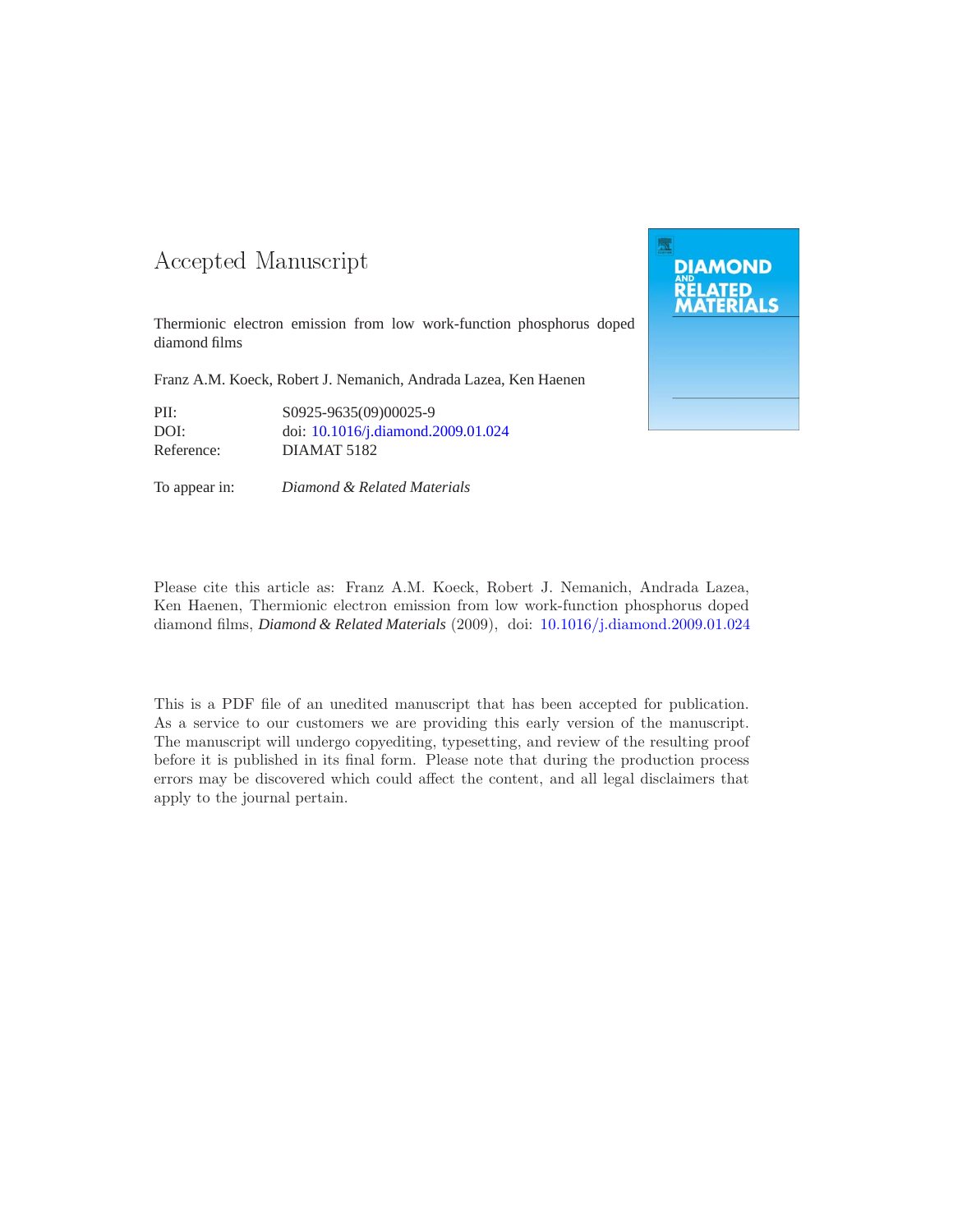## PTED M[A](http://ees.elsevier.com/diamond/viewRCResults.aspx?pdf=1&docID=3629&rev=1&fileID=98168&msid={53E47174-A700-4C5C-AB5C-85F27FA2E93F})NUS

#### **Thermionic electron emission from**

#### **low work-function phosphorus doped diamond films**

Franz A M Koeck<sup>1</sup>, Robert J Nemanich<sup>1</sup>, Andrada Lazea<sup>2,3</sup>, Ken Haenen<sup>2,3</sup>

- 1. Department of Physics, Arizona State University, Tempe, AZ 85287 USA
- 2. Institute for Materials Research (IMO), Hasselt University, Wetenschapspark 1, B-3590 Diepenbeek, Belgium
- 3. Division IMOMEC, IMEC vzw, Wetenschapspark 1, B-3590 Diepenbeek, Belgium

Iow work-function phosphorus doped diamond films<br>
ranz A M Koeck<sup>1</sup>, Robert J Nemanich<sup>1</sup>, Andrada Lazea<sup>23</sup>, Ken Hae<br>
epartment of Physics, Arizona State University, Tempe, AZ 85287<br>
sistitute for Materials Research (IMO) Thermionic electron emitters are a key component in applications ranging from travelling wave tubes for communications, space propulsion and direct energy conversion. As the conventional approach based on metallic emitters requires high operating temperatures the negative electron affinity (NEA) characteristic of diamond surfaces in conjunction with suitable donors would allow an electronic structure corresponding to a low effective work function. We have thus prepared phosphorus – doped polycrystalline diamond films on metallic substrates by plasma assisted chemical vapor deposition where an NEA surface characteristics was induced by exposure of the film surface to a hydrogen plasma. Thermionic electron emission measurements in an UHV environment were conducted with respect to the Richardson – Dushman relation observing an emission current at temperatures < 375 ºC. Measurements were terminated at 765 ºC without significant reduction in the electron emission current indicating a stable hydrogen passivation of the diamond surface. A fit of the emission data to the Richardson equation allowed for the extraction of emission parameters where the value of the materials work function was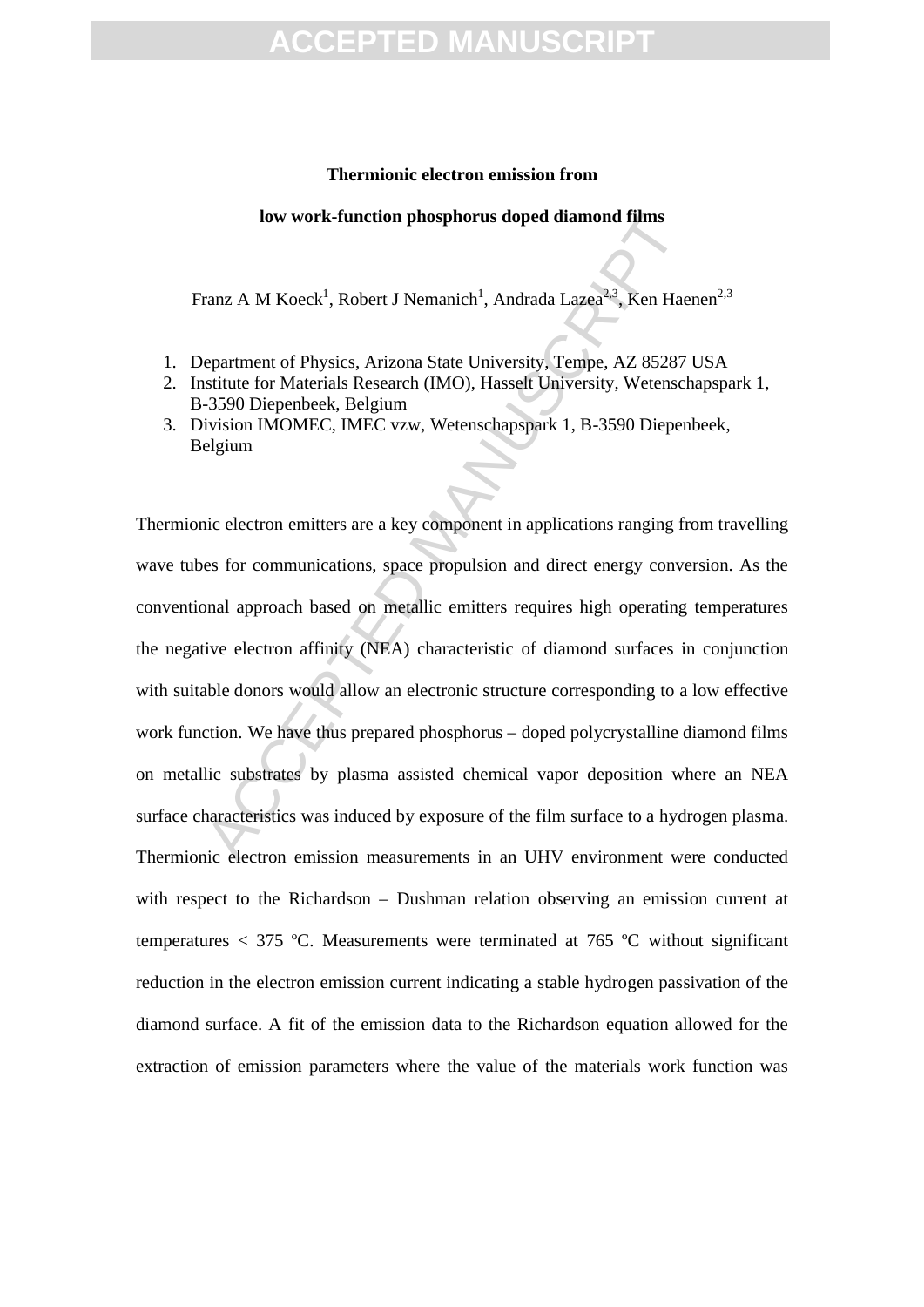evaluated to 0.9 eV. This value could well be the lowest measured work function of any known material.

#### Introduction

interial.<br>
ion<br>
ion<br>
emission from carbon based materials has long been under investi<br>
iof providing efficient electron sources. These emitter<br>
talline and carbon nanotube films, were mainly characterized wi<br>
field emissio Electron emission from carbon based materials has long been under investigation due to prospects of providing efficient electron sources. These emitters, diamond, nanocrystalline and carbon nanotube films, were mainly characterized with respect to electron field emission at room temperature. The emission mechanism for the nanostructured materials was based on field enhancement and penetration effects. Diamond thin films with small rms roughness exhibit negligible field enhancement effects and emission originated from states due to dopants as well as negative electron affinity (NEA) effects. Doping of diamond films is of ongoing interest as it is the crucial step for developing diamond electronics. While natural diamonds can occur in various formations boron and nitrogen doped varieties were studied due to their electronic properties. Boron, an acceptor forms states  $\sim 0.35$  eV above the valence band maximum (VBM) making it a suitable p-type semiconductor. N-type conductivity in diamond can be achieved by nitrogen doping, however, states 1.7 eV below the conduction band minimum (CBM) form deep donors making electronic applications not feasible. Identifying shallow donors has been of ongoing interest with recent interest in phosphorus which theoretical calculations have shown should form states 0.2 eV below the CBM. [1] Phosphorus doping of CVD diamond has been reported for films grown on (111) type Ib substrates with a carrier activation energy of 0.43 eV. [2]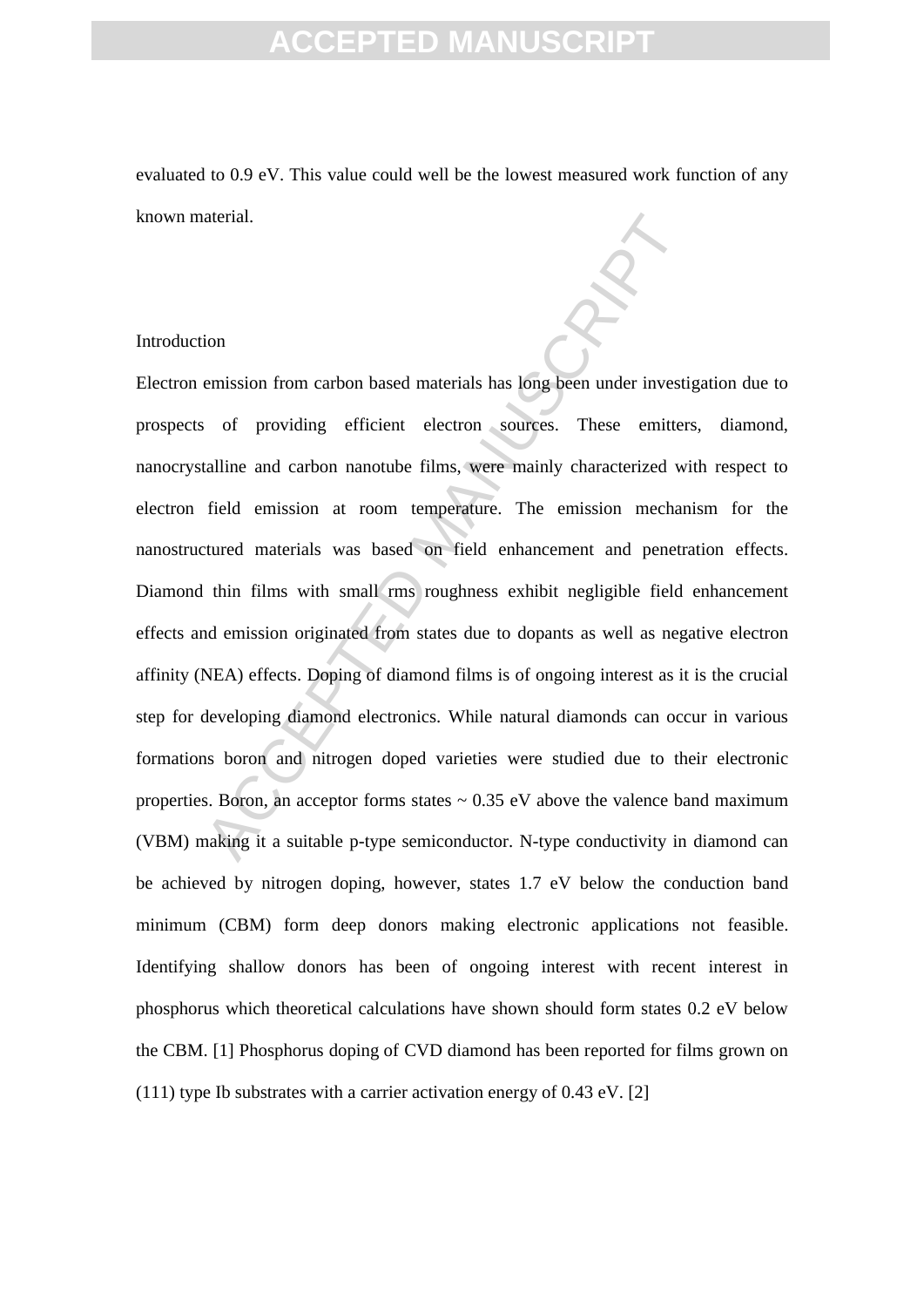Shallow donor states in conjunction with NEA properties of diamond would significantly lower the barrier for thermionic electron emission for operation at low to moderate temperatures.

#### Experimental

Multipularity lower the barrier for thermionic electron emission for operation<br>temperatures.<br>
Acceleration included ultrasonic abrasion of metallic subseminated  $-$  dimethyl sulfoxide (DMSO) suspension for 60 min. This<br>
i Sample preparation included ultrasonic abrasion of metallic substrates in a nanodiamond – dimethyl sulfoxide (DMSO) suspension for 60 min. This was followed by a rinse in methanol and drying with nitrogen gas. Growth of the emitter structure was performed by plasma assisted chemical vapor deposition utilizing PH<sub>3</sub> as phosphorus source and low methane concentration. In order to increase the phosphorus doping concentration which prefers the (111) oriented growth direction, the sample temperature was adjusted accordingly to about 850 °C. A more detailed report on the growth procedure can be found elsewhere. [3, 4]

Prior to emission measurements the samples were exposed to a hydrogen plasma with microwave power at 600 W, sample temperature  $< 600$  °C and chamber pressure at 20 torr. This results in NEA properties of the diamond. [5]

Thermionic emission characterization was performed in a specially designed UHV test and measurement system with a base pressure  $< 5 \times 10^{-10}$  torr. The apparatus included an anode moveable in all 3 spatial directions and a radiatively heated sample stage capable of temperatures up to 1200 ºC. Temperature readings were recorded employing a 2 – color pyrometer. Electron emission current and applied bias were controlled by a Stanford Research I/V source and measure unit.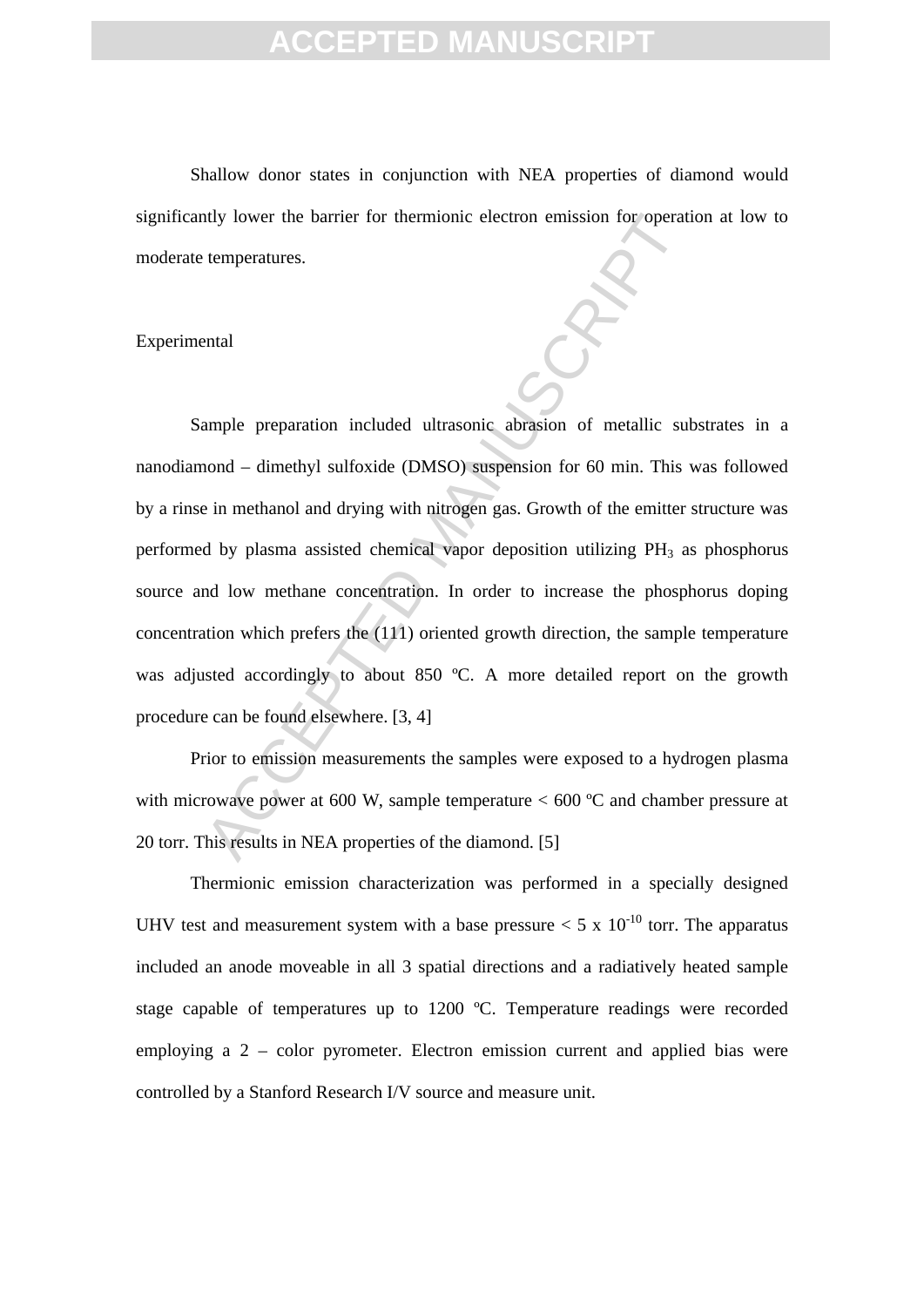Results and Discussion

nd Discussion<br>thermionic electron source is based on the phenomenon of thermi<br>where electrons gain sufficient kinetic energy to escape the surface<br>into vacuum. Establishing an emission current from a metallic solicials<br>pa A thermionic electron source is based on the phenomenon of thermionic electron emission where electrons gain sufficient kinetic energy to escape the surface and are thus released into vacuum. Establishing an emission current from a metallic solid is depended on materials parameters, the work function  $\varphi$  and an emission parameter  $A_R$ . Richardson and Dushman, in a theoretical approach, formulated a relation between the emission current J(T) and material parameters in their corresponding law expressed by

$$
J(T) = AR T2 e-\frac{\varphi}{k_B T},
$$
\n(1)

where φ is a the material work function and A the Richardson's constant, with the emitter at temperature, T, and  $k_B$  Boltzmann's constant.[6, 7] Dushman first deduced a universal value for A considering pure metallic emitters. [8] However, an experimental evaluation of various materials presents significant deviations from the universal value of 120 A /  $\text{cm}^2 \text{ K}^2$ . [9, 10]

Despite its wide band – gap characteristics diamond has long been studied for applications focusing on electron sources. With a set of promising material properties, i.e. the possibility for its surfaces to gain a negative electron affinity (NEA) and doping, it should be feasible to engineer an emitter where a low emission barrier as key parameter could be achieved. Exposing diamond surfaces to a hydrogen plasma results in a negative electron affinity characteristics resulting in the vacuum level referenced below the CBM. [11] For a (111) diamond surface a widely accepted value for NEA has been reported to  $\chi$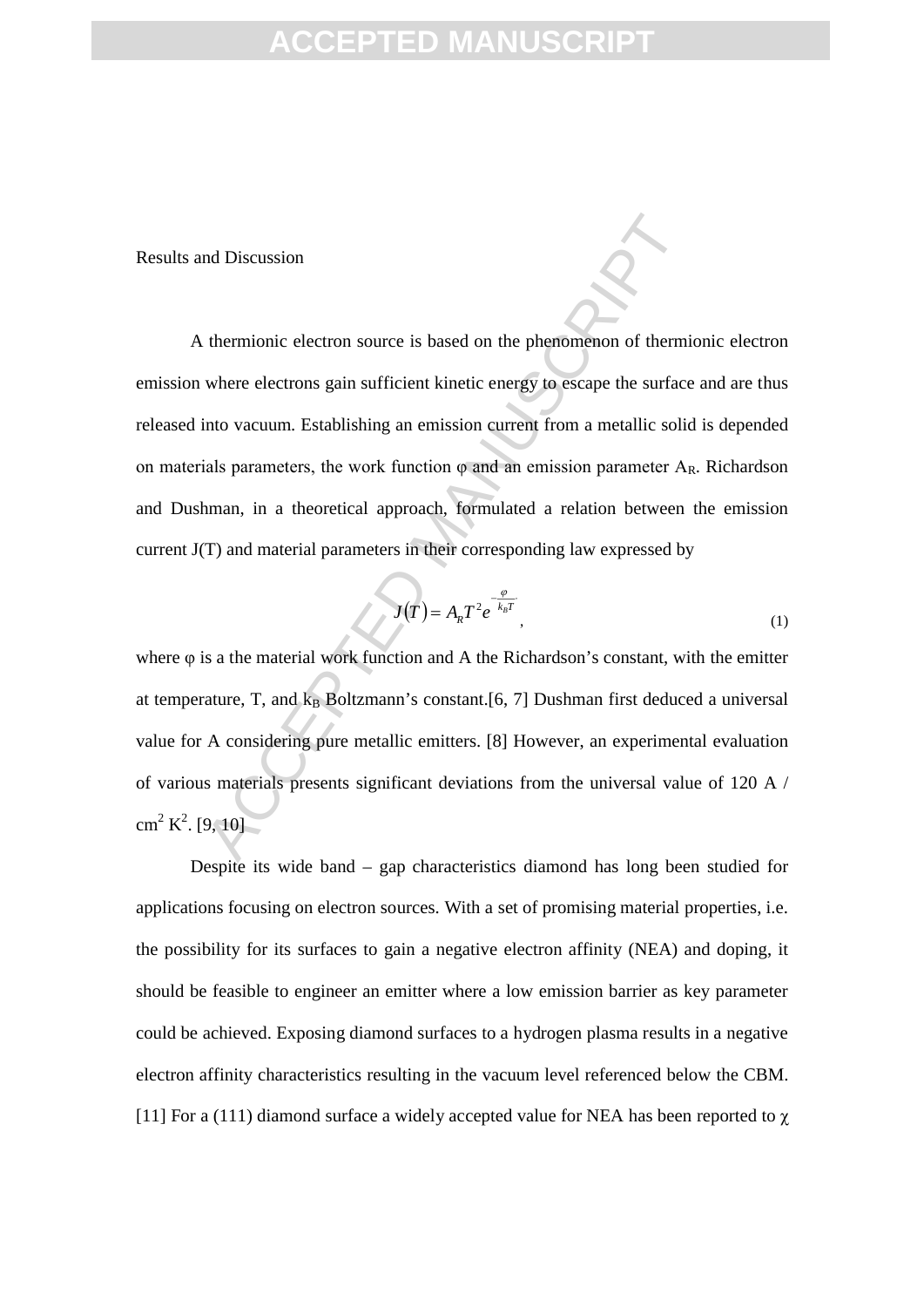$\langle$  -1.2 eV. [12] Similarly, for the (100) diamond surface  $\chi$  has been evaluated to  $\sim$  -1.3 eV. [13] In a different study performed on (111) n-type, phosphorus doped CVD diamond films an NEA was observed with  $\chi$  < -1.1 eV. [14] While nitrogen has been widely used as dopant, its deep states 1.7 eV below the CBM would still present a significant emission barrier. We have previously reported an effective work function of 1.5 – 1.9 eV for nitrogen – doped diamond films grown on molybdenum substrates. [15] The shallow states introduced by phosphorus would further reduce the effective work function.

In a different study performed on (111) n-type, phosphorus<br>films an NEA was observed with  $\chi$  < -1.1 eV. [14] While nitro<br>sed as dopant, its deep states 1.7 eV below the CBM would s<br>tt emission barrier. We have previousl Growth of phosphorus doped diamond films showed positive results by using (111) oriented substrates prepared by high pressure, high temperature (HPHT) synthesis. [16] While (100) oriented substrates are easier to obtain, deposition was observed to promote hillock – like morphology including crystallites deviating from epitaxial structure. Utilizing plasma assisted CVD under  $PH_3$  addition growth on (111) substrates was observed to follow a step-flow process resulting in smooth (111) facets with increased growth rate. [17] Furthermore, an oxidation of the surface prior to deposition has shown to improve film properties with respect to defect density.

Regarding diamond electronics, (111) structures are not desirable due to limitations in substrate size and preparation as well as device – based properties. [18] In a device oriented approach Kato *et al.* were successful in preparing P – doped films grown on (001) HPHT synthetic Ib type substrates. [19] Film morphology grown on substrates with misorientation angle of  $\theta_{\text{off}} \approx 2.0$  ° exhibited step – bunching along crystal orientations. Phosphorus concentration as determined by SIMS was similar for (001) and (111) prepared samples with a value of  $\sim 10^{18}$ /cm<sup>3</sup> and an activation energy of  $\sim 0.58$  eV.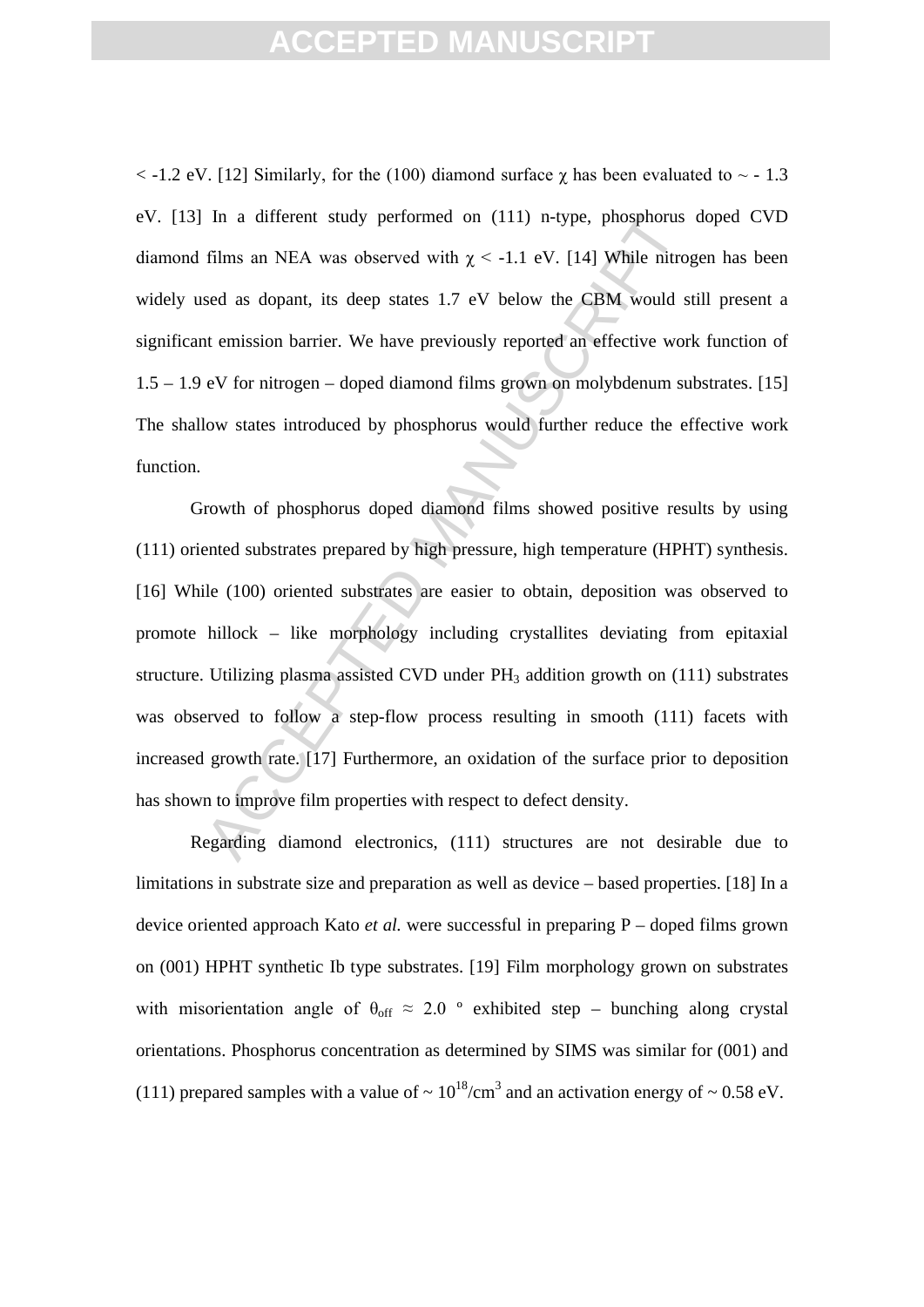1) oriented samples with an observed emission barrier of  $1 - 1.5$  exponentration was  $\sim 5 \times 10^{19}$ /cm<sup>3</sup>. [20] For efficient thermionic emimaterials have shown preferred emission properties. This was part of the overall Field electron emission from phosphorus doped diamond films has been evaluated from (111) oriented samples with an observed emission barrier of  $1 - 1.5$  eV where the doping concentration was  $\sim 5 \times 10^{19} / \text{cm}^3$ . [20] For efficient thermionic emitters metallic substrate materials have shown preferred emission properties. This was partly due to the reduction of the overall emitter resistivity which resulted in a significant increase of the emission current density. In conjunction with an optimized growth process a phosphorus based emitter structure should present a significant improvement with respect to effective work function. P-doped polycrystalline diamond films grown on a metallic substrate were characterized with respect to the Richardson – Dushman relation. The emission current was recorded as a function of emitter temperature and the data – set fit to equation (1) as shown in Figure 1.

Electron emission from this structure commences at temperatures < 375 ºC and increases following the law of Richardson – Dushman. Evaluation of the data – fit presents an effective work function of 0.9 eV significantly lower than results from previously reported nitrogen – doped diamond emitters. Concurrently with the small work function a reduced Richardson's constant is observed. From previous SIMS measurements of polycrystalline diamond films an active donor concentration of  $\sim 5 \times 10^{18}$ /cm<sup>3</sup> has been determined. However, the corresponding low mobility of  $\sim 15 \text{ cm}^2/\text{V}^1 \text{s}^1$  and a typical high resistivity due to hopping – conduction may result in the observed small value of the emission constant. [21]

At elevated temperatures of 765 °C the emission current was observed to exhibit stability within the measurement intervals of  $\sim$  1 hour indicating stability of the NEA surface. In a study of hydrogen desorption from a (111) oriented diamond surface the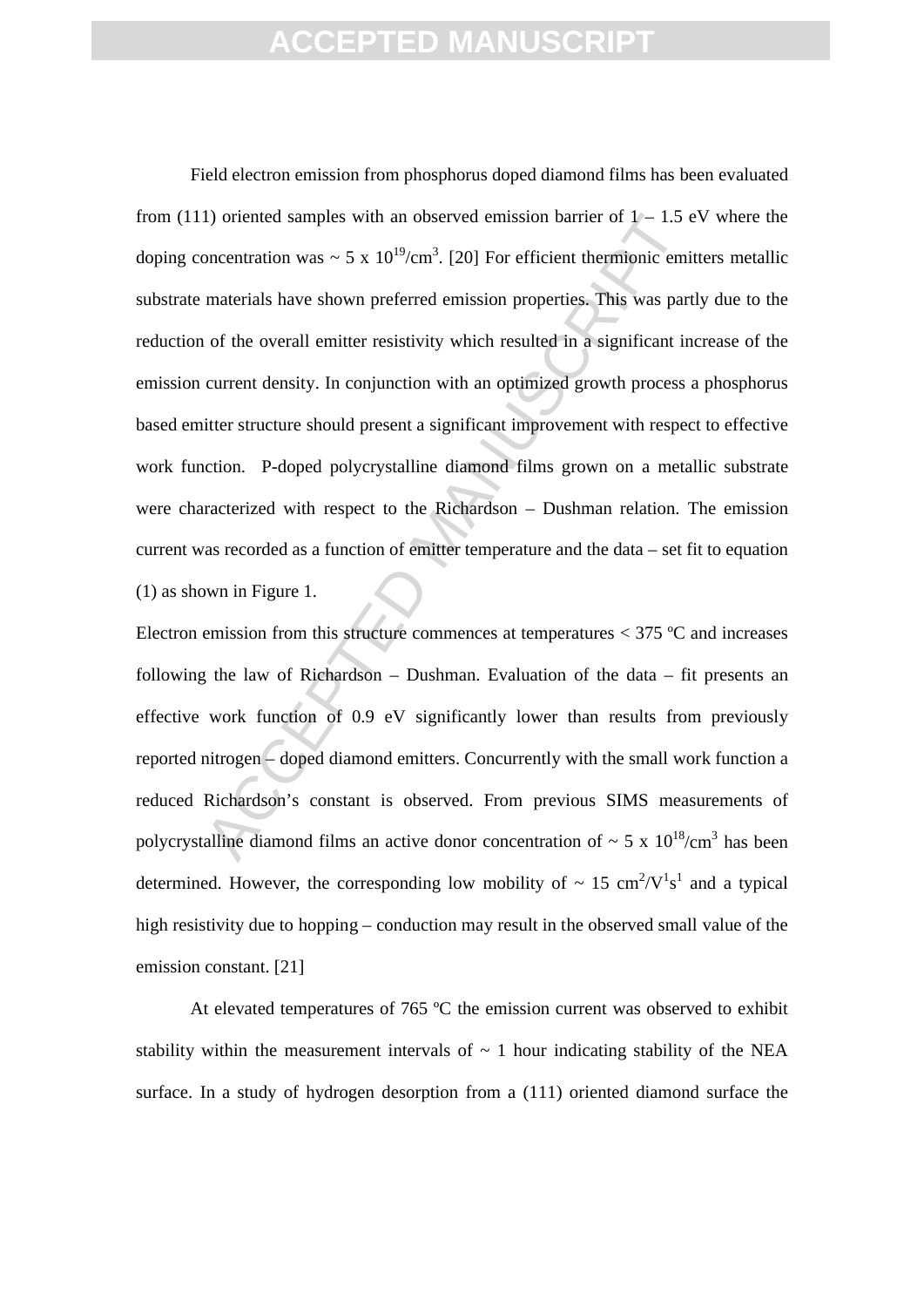original value of the NEA was observed to evolve towards a positive value after  $\sim 1$  hour when annealed at 700 ºC. [22]

#### Conclusion

or Manuscript and TOU °C. [22]<br>
Manuscript and Tourist and Tourist and Tourist and The by plasma assisted chemical vapor deposition using PH<sub>3</sub> as phosp<br>
haracterization the sample surface was exposed to a hydrogen plas<br>
f We have prepared phosphorus – doped polycrystalline diamond films on metallic substrates by plasma assisted chemical vapor deposition using  $PH_3$  as phosphorus source. Prior to characterization the sample surface was exposed to a hydrogen plasma to induce NEA surface characteristics. Thermionic electron emission measurements with respect to the Richardson – Dushman relation presented an effective work function of 0.9 eV. A reduced Richardson's constant was suggestive of low mobility and increased film resistance. Thermionic emission sustained a stable current up to 765 ºC.

This work was funded by the Office of Naval research under the TEC MURI project.

#### References

[1] S. A. Kajihara, A. Antonelli, J. Bernholc, and R. Car, Phys. Rev. Let. 15, 2010 (1991)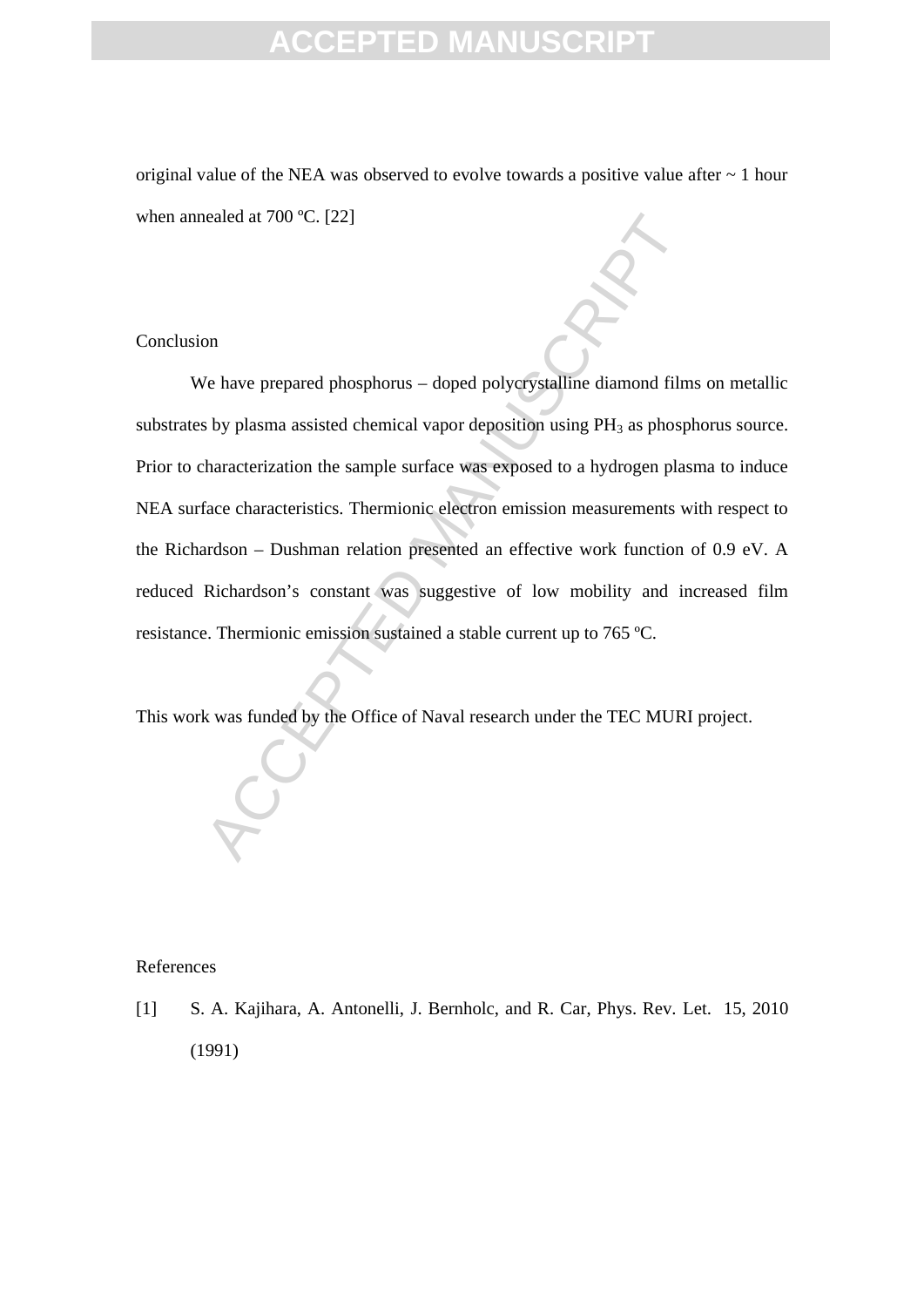### **CCEPTED MANUS**

- [2] S. Koizumi, M. Kamo, Y. Sato, H. Ozaki and T. Inuzuka, Appl. Phys. Lett. 71, 1065 (1997)
- [3] M. Nesládek, K. Meykens, K. Haenen, and L. M. Stals, Phys. Rev. B 59, 14852 14855 (1999)
- [4] M. Nesládek, K. Haenen, J. D'Haen, S. Koizumi, H. Kanda, phys. stat. sol. (a) 199, No. 1, 77–81 (2003)
- 065 (1997)<br>
1. Nesládek, K. Meykens, K. Haenen, and L. M. Stals, Phys. Rev. I<br>
1. Nesládek, K. Haenen, J. D'Haen, S. Koizumi, H. Kanda, phys.<br>
1999)<br>
1. Nesládek, K. Haenen, J. D'Haen, S. Koizumi, H. Kanda, phys.<br>
199, No. [5] D. Takeuchi, S.G. Ri, H. Kato, C.E. Nebel, S. Yamasaki, Physica status solidi. A, Applied research [0031-8965] yr:2005 vol:202 iss:11 pg:2098 -2103
- [6] O. W. Richardson, Phys. Rev. 23, 153 155 (1924)
- [7] S. Dushman, Rev. Mod. Phys. 2, 381 476 (1930)
- [8] S. Dushman, Phys. Rev. 21, 623-636 (1923)
- [9] P. W. Bridgman, Phys. Rev. 27, 173 180 (1926)
- [10] E. B. Hensley, J. Appl. Phys. 32, 301 (1961)
- [11] J. van der Weide, Z. Zhang, P. K. Baumann, M. G. Wensell, J. Bernholc, and R. J. Nemanich, Physical review [0163-1829] yr:1994 vol:50 iss:8 pg:5803 -5806
- [12] J. B. Cui, J. Ristein, and L. Ley, Physical review letters [0031-9007] yr:1998 vol:81 iss:2 pg:429
- [13] F. Maier, J. Ristein, and L. Ley, Physical review. B, Condensed matter and materials physics [1098-0121] yr:2001 vol:64 iss:16 pg:165411
- [14] D. Takeuchi, H. Kato, G. S. Ri, T. Yamada, P. R. Vinod, D. Hwang, C. E. Nebel, H. Okushi, and S. Yamasaki, Appl. Phys. Lett. 86, 152103 (2005)
- [15] F. A.M. Koeck, Robert J. Nemanich, Diamond and Related Materials, Volume 15, Issues 2-3, February-March 2006, Pages 217-220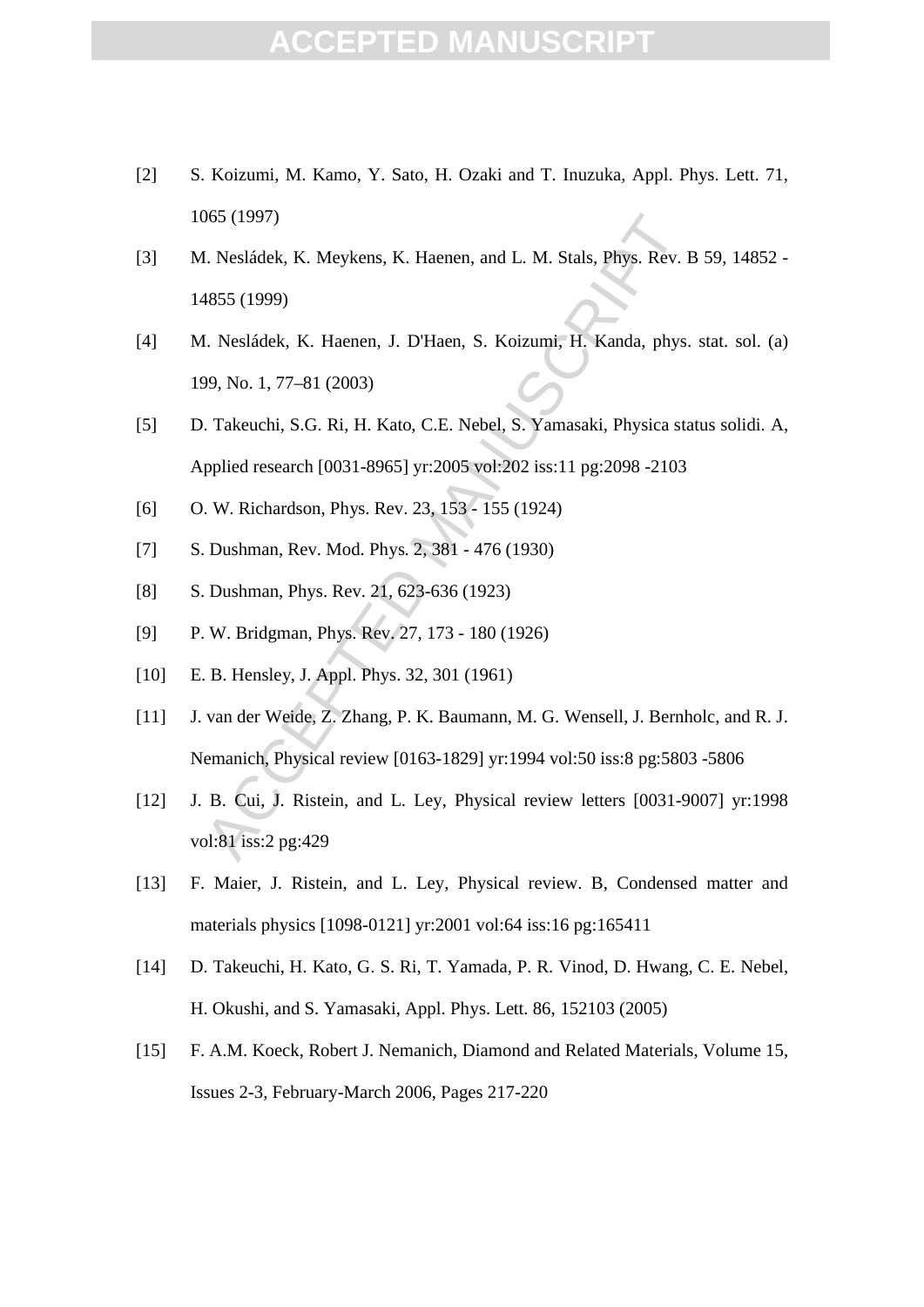- [16] S. Koizumi, K. Watanabe, M. Hasegawa and H. Kanda 2001 Science 292 1899- 901
- [17] M. Nesladek, K. Haenen, J. D'Haen, S. Koizumi and H. Kanda H 2003 Phys. Status Solidi a 199 77
- [18] H. Okushi, H. Watanabe, S.-G. Ri, S. Yamanaka, and D. Takeuchi, J. Cryst. Growth 237–239, 1269 (2002)
- [19] H. Kato, S. Yamasaki, and H. Okushi, Appl. Phys. Lett. 86, 222111 (2005)
- [20] T. Yamada, C. E. Nebel, B. Rezek, D. Takeuchi, and N. Fujimori, Appl. Phys. Lett. 87, 234107 (2005)
- 1. Nesladek, K. Haenen, J. D'Haen, S. Koizumi and H. Kanda H<br>
1. Nesladek, K. Haenen, J. D'Haen, S. Koizumi and H. Kanda H<br>
1. Okushi, H. Watanabe, S.-G. Ri, S. Yamanaka, and D. Takeu<br>
1. Kato, S. Yamasaki, and H. Okushi, [21] N. Casanova, A. Tajani, E. Gheeraert, E. Bustarret, J. A. Garrido, C. E. Nebel and M. Stutzmann, Diamond and Related Materials, Volume 11, Issues 3-6, March-June 2002, Pages 328-331
- [22] J. Ristein, Diamond and Related Materials, Volume 9, Issues 3-6, April-May 2000, Pages 1129-1137